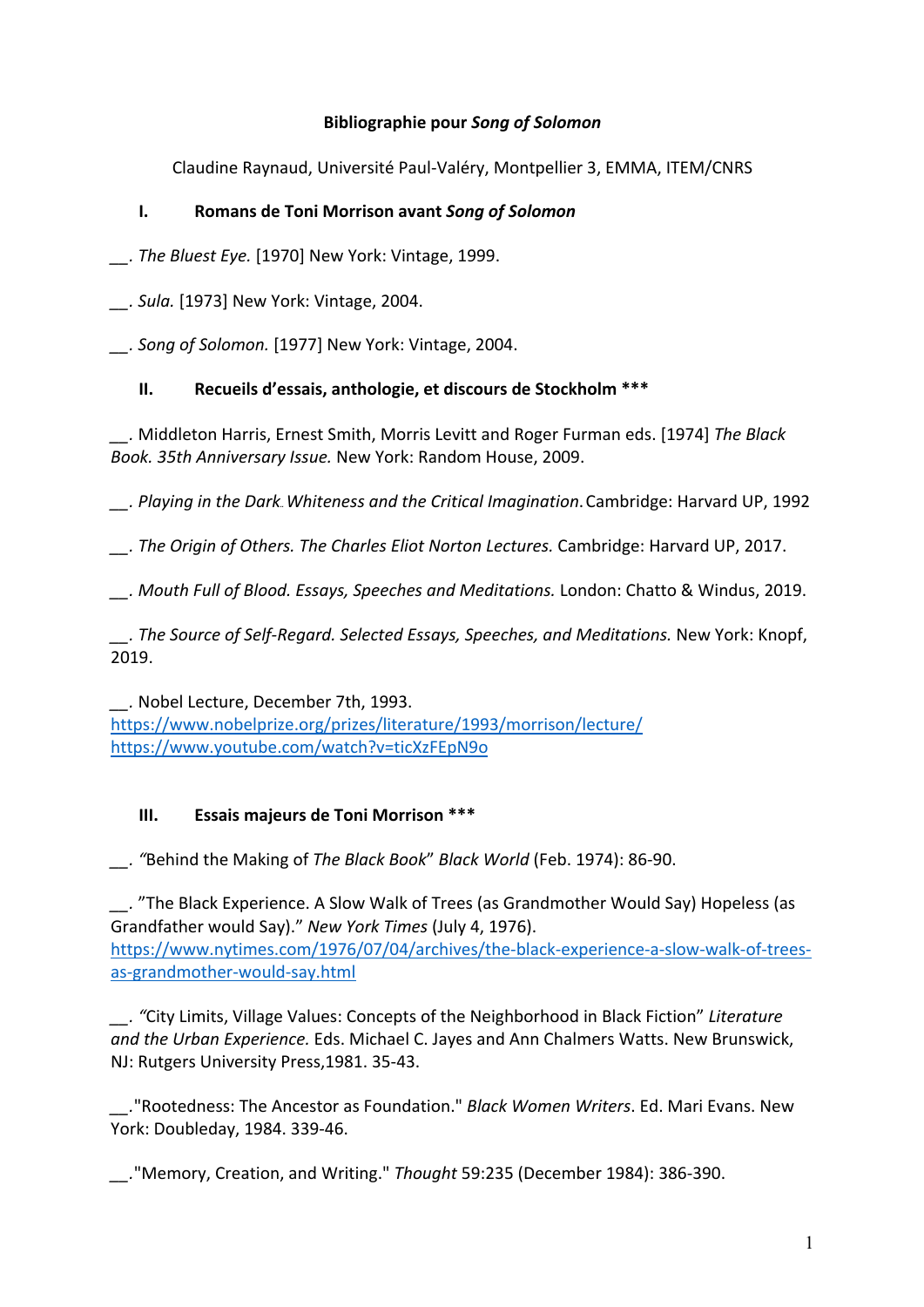*\_\_.* "The Site of Memory." *Inventing the Truth: The Art and Craft* of *Memoir.* 2d ed. Ed. William Zinsser. Boston, New York: Houghton Mifflin, 1995. 83-102.

*\_\_.*"Unspeakable Things Unspoken: The Afro-American Presence in American Literature." *Toni Morrison*. Ed Harold Bloom. New York: Chelsea House, 1990. 201-30.

*\_\_.*"Home." *The House that Race Built. Original Essays by Toni Morrison, Angela Y. Davis, Cornel West, and Others on Black Americans and Politics in America Today.* Ed Wahneemah Lubiano. New York: Vintage, 1998. 3-12.

## **IV. Entretiens \*\*\***

Bakerman, Jane. "The Seams Can't Show: An Interview with Toni Morrison." *Black American Literature Forum* 12 (1978): 56-60.

LeClair, Thomas. "The Language Must not Sweat*.*" *New Republic* (21 Mar. 1981): 25-32. « Le langage ne doit pas transpirer : conversation avec Toni Morrison » (1981), Trad. Claudine Raynaud, in *L'Art du langage. Fragments anglo-américains.* Dir. Sandrine Sorlin. Paris : Houdiard, collection « Essais sur l'art » 4, 2011. 91-100.

McKay, Nellie. "An Interview with Toni Morrison." *Contemporary Literature* 24:4 (Winter 1983): 413-429.

Schappell, Elissa. "Toni Morrison: The Art of Fiction CXXXIV." *Paris Review* 128 (1993): 83- 125.

Stepto, Robert. "Intimate Things in Place. A Conversation with Toni Morrison." *Massachussetts Review* (1977): 473-489.

# **V. Livres de comptes rendus et d'entretiens\*\*\***

Gates, Louis Gates, Jr. and K. Anthony Appiah eds. *Toni Morrison. Perspectives Past and Present*. New York: Amistad, 1993.

Denard, Carolyn ed. *Toni Morrison: Conversations*. Jackson: UP of Mississippi, 2008.

*\_\_.*and Toni Morrison. *What Moves at the Margin: Selected Nonfiction*. Jackson: UP of Mississippi, 2008.

Taylor-Guthrie, Danille ed. *Conversations with Toni Morrison*. Jackson: UP of Mississippi, 1994.

# **VI. Anthologies d'articles sur** *Song of Solomon\*\*\**

Bloom, Harold ed. *Song of Solomon. Critical Perspectives.* Broomall, PA: Chelsea House, 1999.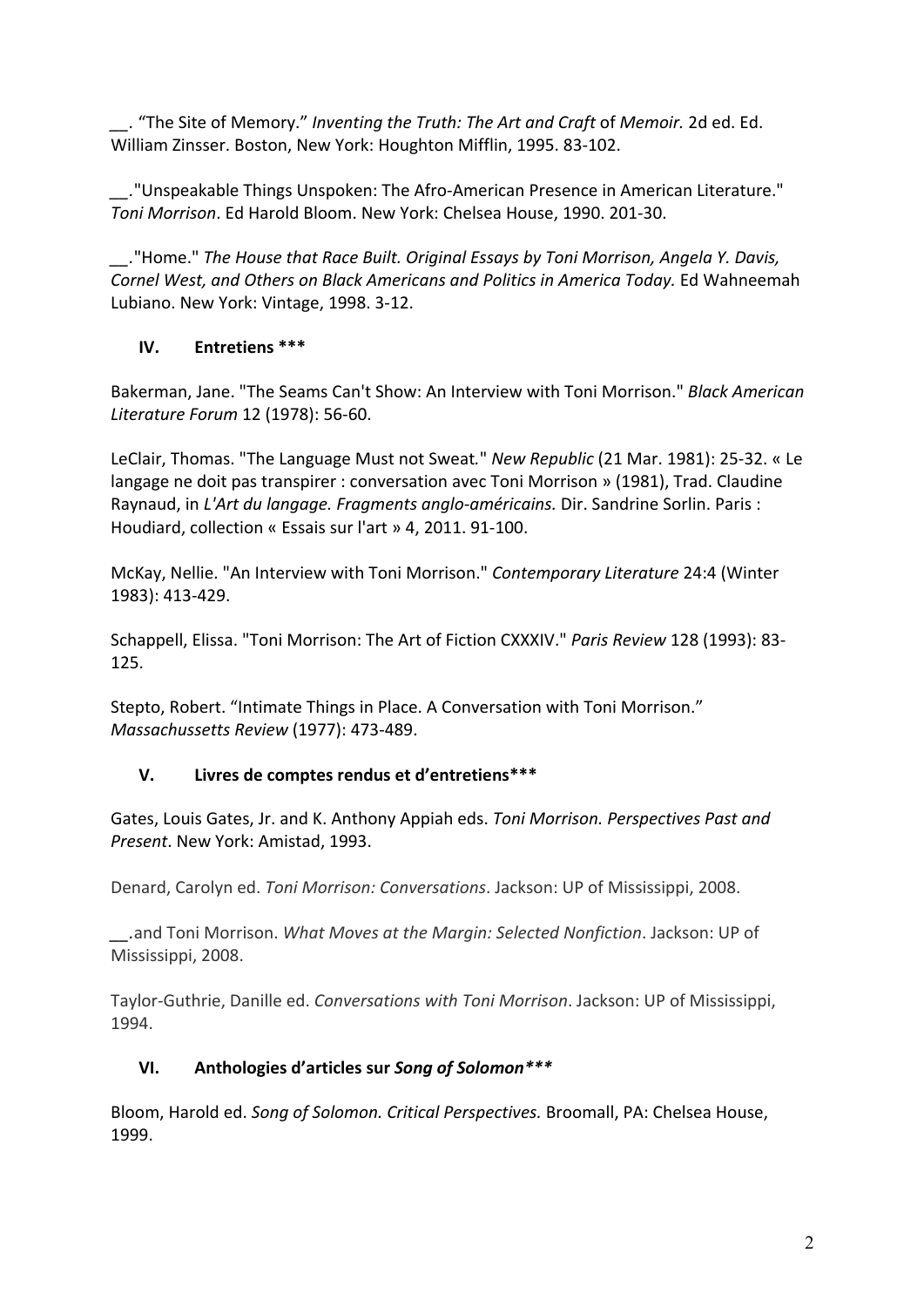*\_\_*. *Toni Morrison's* Song of Solomon. *Modern Critical Interpretations*. New York: Bloom's Literary Criticism, 2009.

Furman, Jan ed. *Toni Morrison's* Song of Solomon*: A Casebook*. New York: Oxford UP, 2003.

Smith, Valerie ed. *New Essays on* Song of Solomon. New York: Cambridge UP, 1995.

## **VII. Articles sur** *Song of Solomon*

Ahmad, Sophia. "Women Who Make a Man: Female Protagonists in Toni Morrison's *Song of Solomon*." *Atenea* 28:2 (2008): 59-73.

Awkward, Michael. "Unruly and Let Loose: Myth, Ideology and Gender in *Song of Solomon*." *Callaloo* 13.3 (Summer 1990): 482-498.\*\*\*

Batty, Nancy Ellen. "Riff, Refrain, Reframe: Toni Morrison's Song of Absalom." *Unflinching Gaze: Morrison and Faulkner Re-Envisioned*. Eds. Carol A. Kolmerten, Stephen M. Ross, and Judith Bryant Wittenberg. Jackson: UP of Mississippi, 1997. 77-98.

Benedrix, Beth. "Intimate Fatality: *Song of Solomon* and the Journey Home." Ed. Shirley A. Stave. *Toni Morrison and the Bible: Contested Intertextualities.* New York: Peter Lang, 2006. 94-115.

Benston, Kimberly. "Reweaving the 'Ulysses Scene': Enchantment, Post-Oedipal identity and the Buried Text of Blackness in Toni Morrison's *Song of Solomon*." *Comparative American Identities. Race, Sex, and Nationality in the Modern Text*. Ed. Hortense Spillers. New York and London: Routledge, 1991. 87-109.\*\*\*

Blake, Susan L. "Folklore and Community in *Song of Solomon.*" *MELUS* 7.3 (1980): 77-82.

Branch, Eleanor. "Through the Maze of the Oedipal: Milkman's Search for Self in *Song of Solomon*." *Literature and Psychology* 41.1-2 (1995): 52-84.

Brenkman, John. "Politics and Form in *Song of Solomon*." *Social Text* 39 (1994): 57-82.

Bryant, C.G. "Every Goodbye Ain't Gone: The Semiotics of Death, Mourning and Closural Practice in Toni Morrison's *Song of Solomon*." *MELUS* 24 (1999). 97-110.

Brenner, S.G. "*Song of Solomon*: Morrison's Rejection of Rank's Monomyth and Feminism." *The New England Quarterly* 15.1 (1987): 13-24.\*\*\*

Buehrer, David. "*American History X*, Morrison's *Song of Solomon*, and the Psychological Intersections of Race, Class, and Place in Contemporary America." *Journal of Evolutionary Psychology* 25.1-2 (2004): 18-23.

Clark, Deborah. "'What Was There Before Language?': Preliteracy in Toni Morrison's *Song of Solomon*." *Anxious Power: Reading, Writing and Ambivalence in Narrative by Women*. Eds. Carol Singley and Susan E. Sweeney. Albany: SUNY Press, 1993. 265-278.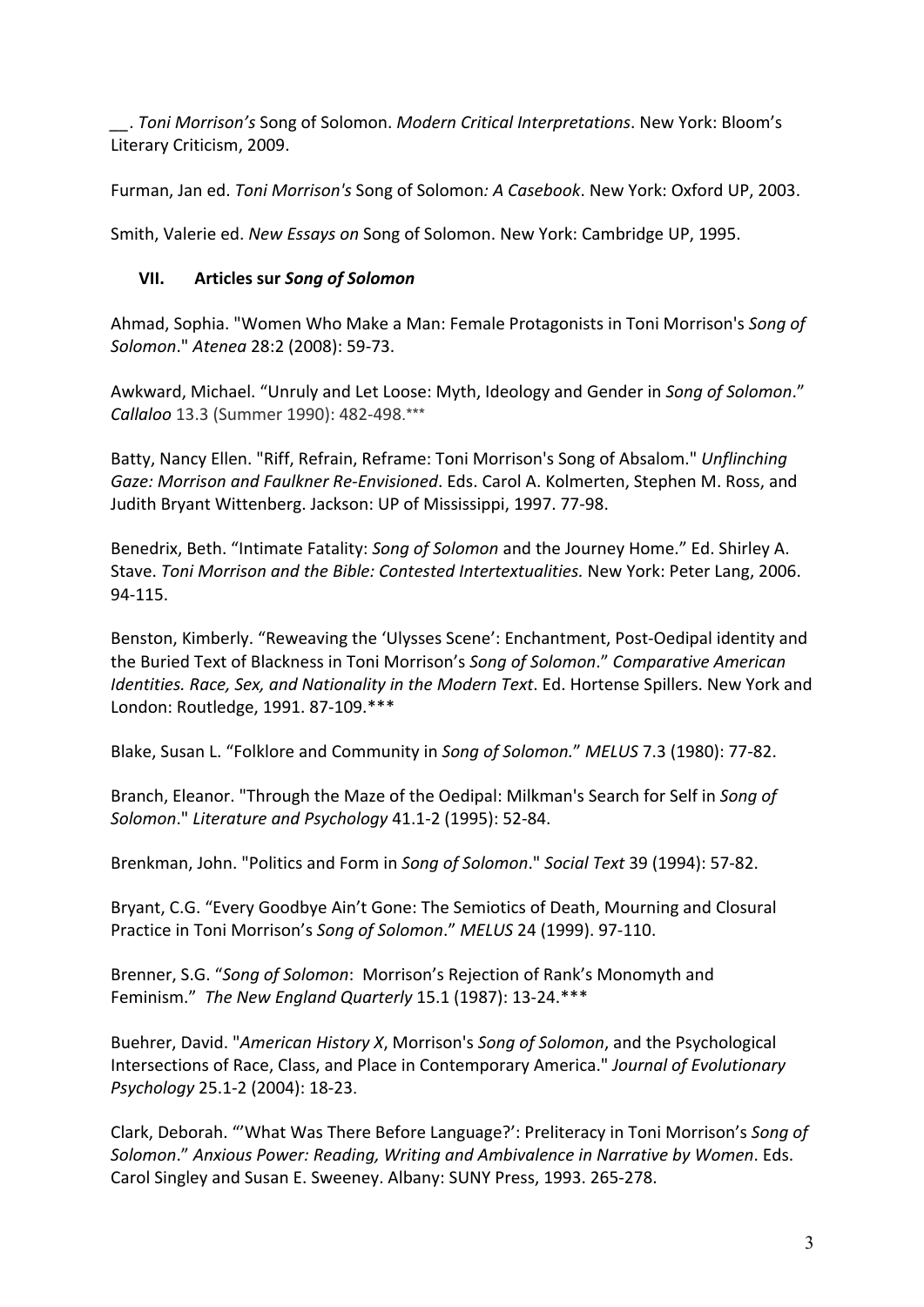Coleman, James. "Beyond the Reach of Love and Caring: Black Life in Toni Morrison's *Song of Solomon*." *Obsedian II* 1 (Winter 1986): 151-161.

Cowart, David. "Faulkner and Joyce in Morrison's *Song of Solomon." American Literature* 62 (March 1990): 87-100.

Cutter, Martha J. 'The Story Must Go On and On: The Fantastic, Narration, and Intertextuality in Toni Morrison's *Song of Solomon* and *Jazz*." *African American Review* 34 (2000): 61-75.

De Weever, Jacqueline. "Toni Morrison's Use of Fairy Tale, Folk Tale, and Myth in *Song of Solomon*." *Southern Folklore Quarterly* 44 (1980): 131-44.\*\*\*

Ellis, Kate. "Text and Undertext. Myth and Politics in Toni Morrison's *Song of Solomon*." *Literature Interpretation Theory* 6 (April 1995): 35-45.

Fabre, Geneviève. "Genealogical Archeology and the Quest for Legacy in *Song of Solomon*." *Critical Essays on Toni Morrison*. Ed Nellie McKay. Boston: G. K. Hall, 1988. 105-114.\*\*\*

Harris, Leslie A. "Myth as Structure in Toni Morrison's *Song of Solomon*." MELUS 7.3 (1980): 69-76.\*\*\*

Hubbard, Dolan. "In Quest of Authority: Toni Morrison's *Song of Solomon* and the Rhetoric of the Black Preacher." *CLA Journal* 35.3 (March 1992): 288-302.

Kang, Ja Mo. "Toni Morrison's *Song of Solomon:* Milkman's Limited Moral Development. *Journal of English Language and Literature* 41.1 (1995): 125-147.

Kelso, Julie. "Origination and the Holy Mark of the Motherless Body: Pilate's Absent Navel in Toni Morrison's *Song of Solomon*." *Mother-Texts: Narratives and Counter-Narratives*. Eds. Porter, Marie and Julie Kelso. Newcastle upon Tyne, England: Cambridge Scholars, 2010. 74- 96.

Kim, Aeju. "Destructive Mythmaking in Toni Morrison's *Song of Solomon* and *Tar Baby*." *Journal of English Language and Literature* 42.2 (1995): 381-395.

Lee, Dorothy H. "*Song of Solomon*: To Ride the Air." *Black American Literature Forum* 16 (1982): 64-70.\*\*\*

Loichot, Valérie. "Toni Morrison's Postplantation: *Song of Solomon* ." *Orphan Narratives: Postplantation Literature of Faulkner, Glissant, Morrison, and Saint John Perse.* Ed Valérie Loichot. Charlottesville: University of Virginia Press, 2007. 157-194. (*Song of Solomon* family tree, p. 203)\*\*

Marshall, Brenda. "The Gospel According to Pilate." *American Literature* 57 (Oct. I985): 486- 549.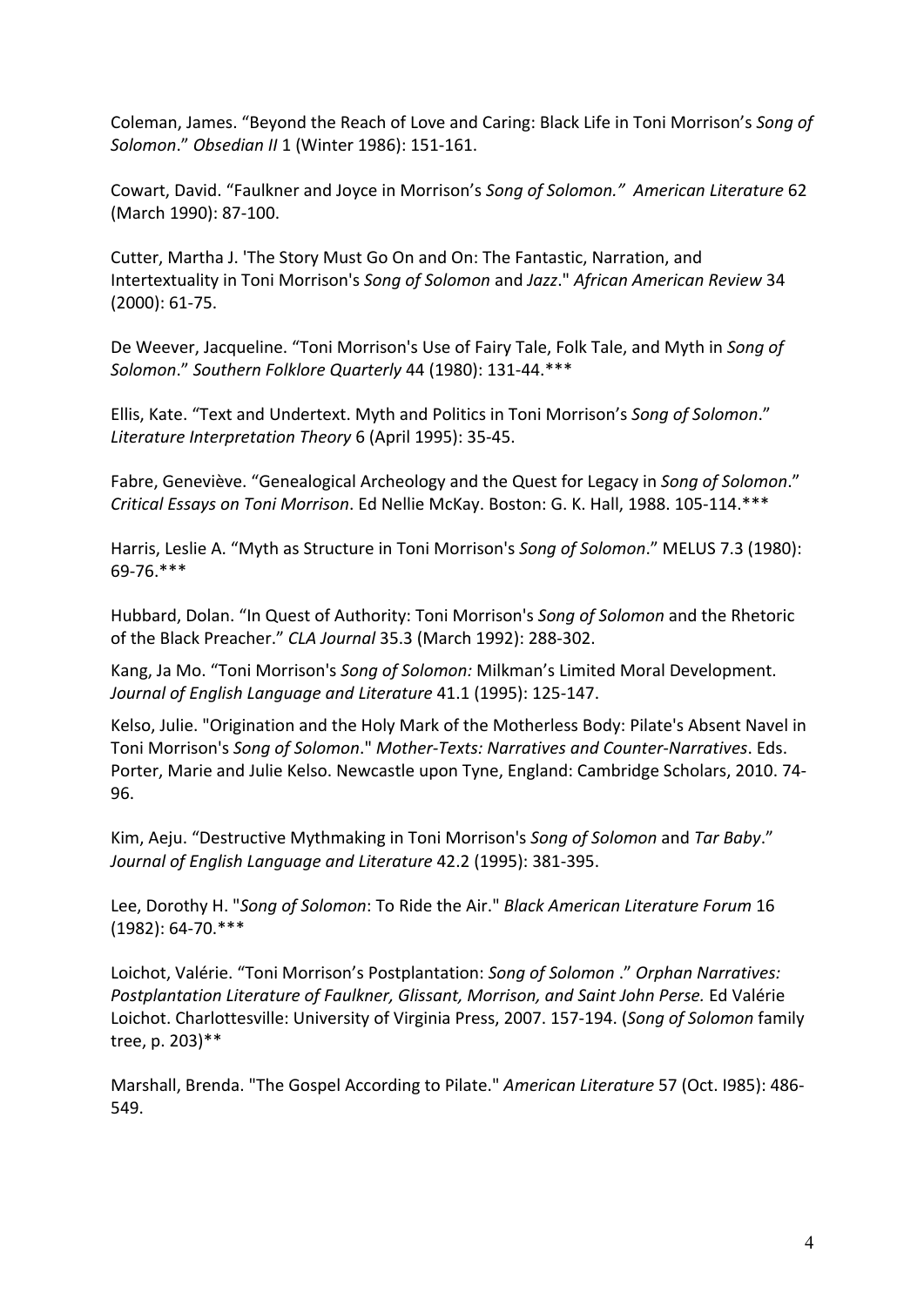Mason, Theodore O. "The Novelist as Conservator: Stories and Comprehension in Toni Morrison's *Song of Solomon*." *Modern Critical Views: Toni Morrison*. Ed. Harold Bloom. Philadelphia: Chelsea House, 1990. 171-88.

Middleton, Irene Joyce. "Orality, Literacy, and Memory in Toni Morrison's *Song of Solomon*." *College English*, Vol. 55, No. 1 (Jan. 1993): 64-75 \*\*\*

Moraru, Christian. "Reading the Onomastic Text. The Politics of the Proper Name in Toni Morrison's *Song of Solomon*." *Names. A Journal of Onomastics* 44.3 (Sept. 1996): 189-204.

Murray, Rolland. "The Long Strut: *Song of Solomon* and the Emancipatory Limits of Black Patriarchy."Callaloo 22:1 (Winter 1999): 121-133.

Nicol, Kathryn. "Locating the Front Line: War, Democracy, and the Nation in Toni Morrison's *Sula* and *Song of Solomon*." *Death in American Texts and Performances: Corpses, Ghosts, and the Reanimated Dead*. Eds. Perdigao, Lisa K. and Mark Pizzato. Farnham. England: Ashgate, 2010. 165-83

Pendery, David. "Bringing Experience to Life and Life to Experience: Conscious Experience and Representation in Toni Morrison's *Song of Solomon*." *Consciousness, Literature and Arts* 7:3 (December 2006). http://www.dmd27.org/pendery.html

Qin, Sheng. "Toni Morrison's Gender Politics in *Song of Solomon*/La Politique de genre de Toni Morrison dans *Le Chant de Salomon*." *Canadian Social Science* 7:2 (2011): 95-101.

Rushdy, Ashraf. "'Rememory': Primal Scenes and Construction in Toni Morrison's Novels." *Toni Morrison's Fiction. Contemporary Criticism*. Ed. David Middleton. New York and London: Routledge, 2000. 135-163.\*\*\*

Reid, Suzanne Elizabeth. "Toni Morrison's *Song of Solomon*. An African-American Epic." *Censored Books II. Critical Viewpoints 1985-2000*. Ed. Nicholas L. Karolides. Lanham: Scarecrow, 2002. 387-394.

Rosenberg, Ruth. "And the Children May Know Their Names: Toni Morrison's *Song of Solomon*." *Literary Onomastic Studies* 8 (1981): 195-219.

Royster, Philip M. "Milkman's Flying. The Scapegoat Transcended in Toni Morrison's *Song of Solomon*." *CLA Journal* 24 (June 1981): 419-440.

Samuels, Wilfred D. "Liminality and the Search for Self in Toni Morrison's *Song of Solomon*." *Minority Voices* 5 (Spring/Fall 1981): 59-8.

Scruggs, Charles. "The Nature of Desire in Toni Morrison's *Song of Solomon*." *Arizona Quarterly* 38 (Winter 1982): 311-335.

Smith, Valerie. "The Quest for and Discovery of Identity in Toni Morrison's *Song of Solomon*." *Southern Review* 21 ( Summer 1985): 721-32.\*\*\*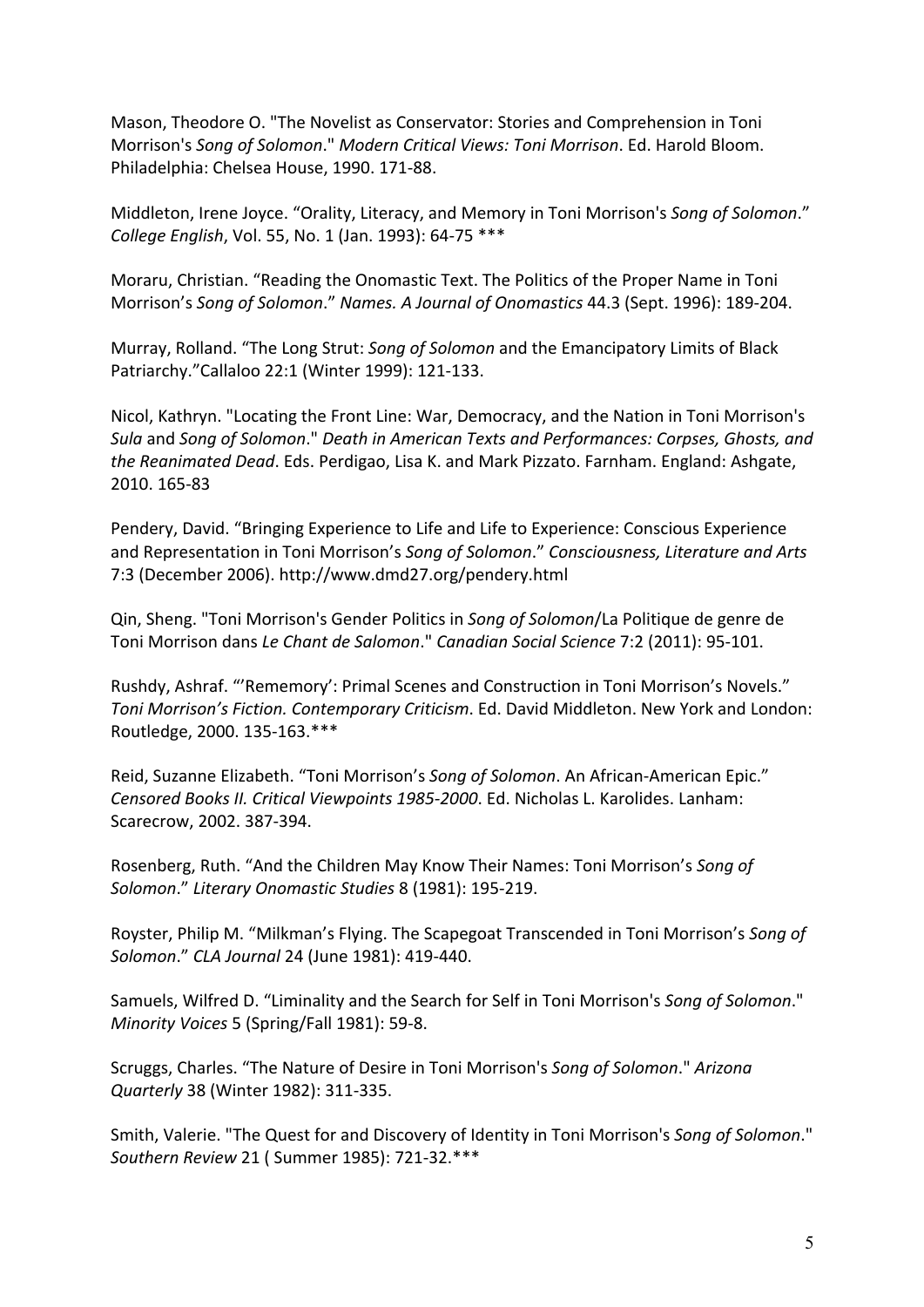*\_\_*. "*Song of Solomon*: Continuities of Community." *Toni Morrison: Critical Perspectives Past and Present*. Eds. Henry Louis Gates, Jr., and K. Anthony Appiah. New York: Amistad, 1993. 274-83. \*\*\*

Skerrett, Joseph T. 'Recitations to the Griot Storytelling and Learning in Toni Morrison's *Song of Solomon*.' *Conjuring: Black Women, Fiction, and the Literary Tradition*. Ed. Marjorie Pryse and Hortense Spillers. Bloomington: Indiana UP, 1985. 192-202.\*\*

Spallino, Chiara. "*Song of Solomon*. An Adventure in Structure." *Callaloo* 8 (Fall 1985): 510- 524.

Story, Ralph. "An Excursion into the Black World: The 'Seven Days' in Toni Morrison's *Song of Solomon*." *Black American Literature Forum* 23 (1989): 149-58.

Stryz, Jan. "Inscribing an Origin in *Song of Solomon*." *Studies in American Fiction* 19.1 (Spring 1991): 31-40.

Thomas, H. Nigel. "Further Reflections on the Seven Days in Toni Morrison's *Song of Solomon*." *Literary Griot: International Journal of Black Expressive Cultural Studies* 13.1-2 (Spring-Fall 2001): 147-59.

Thomas, Valorie D. "'1 + 1 = 3' and Other Dilemmas: Reading Vertigo in *Invisible Man*, *My Life in the Bush of Ghosts*, and *Song of Solomon*." *African American Review* 37.1 (2003): 81-94.

Tidey, Ashley. "Limping or Flying? Psychoanalysis, Afrocentrism and *Song of Solomon*." *College English* 63:1 (September 2000): 48-70.

Twagilimana, Aimable. "*Song of Solomon* (Toni Morrison): 'Toni Morrison's *Song of Solomon* and the American Dream'." *The American Dream*. Eds. Bloom, Harold and Blake Hobby. Bloom's Literary Themes. New York, NY: Bloom's Literary Criticism, 2009. 203-12.

Visvis, VIkki. "Alternatives to the "Talking Cure": Black Music as Traumatic Testimony in Toni Morrison's *Song of Solomon*." *African American Review* 42:2 (Summer 2008): 255-268.

Wang, Chih-Ming. "The X-barred Subject: Afro-American Subjectivity in Toni Morrison's *Song of Solomon*." *Studies in Language and Literature* 9 (June 2000): 269-288.

Wegs, Joyce M. "Toni Morrison's *Song of Solomon.* A Blues Song." *Essays in Literature* 9:2 (Fall 1982): 211-223. \*\*

Wehner, David. "To Live this Life Intensely and Well: The Rebirth of Milkman Dead in Toni Morrison's *Song of Solomo*n." Ed. Shirley A. Stave. *Toni Morrison and the Bible: Contested Intertextualities.* New York: Peter Lang, 2006. 71-93.

Wilentz, Gay. Civilizations Underneath: African Heritage as Cultural Discourse in Toni Morrison's Song of Solomon *African American Review*, Vol. 26, No. 1, Women Writers Issue (Spring, 1992): 61-76.\*\*\*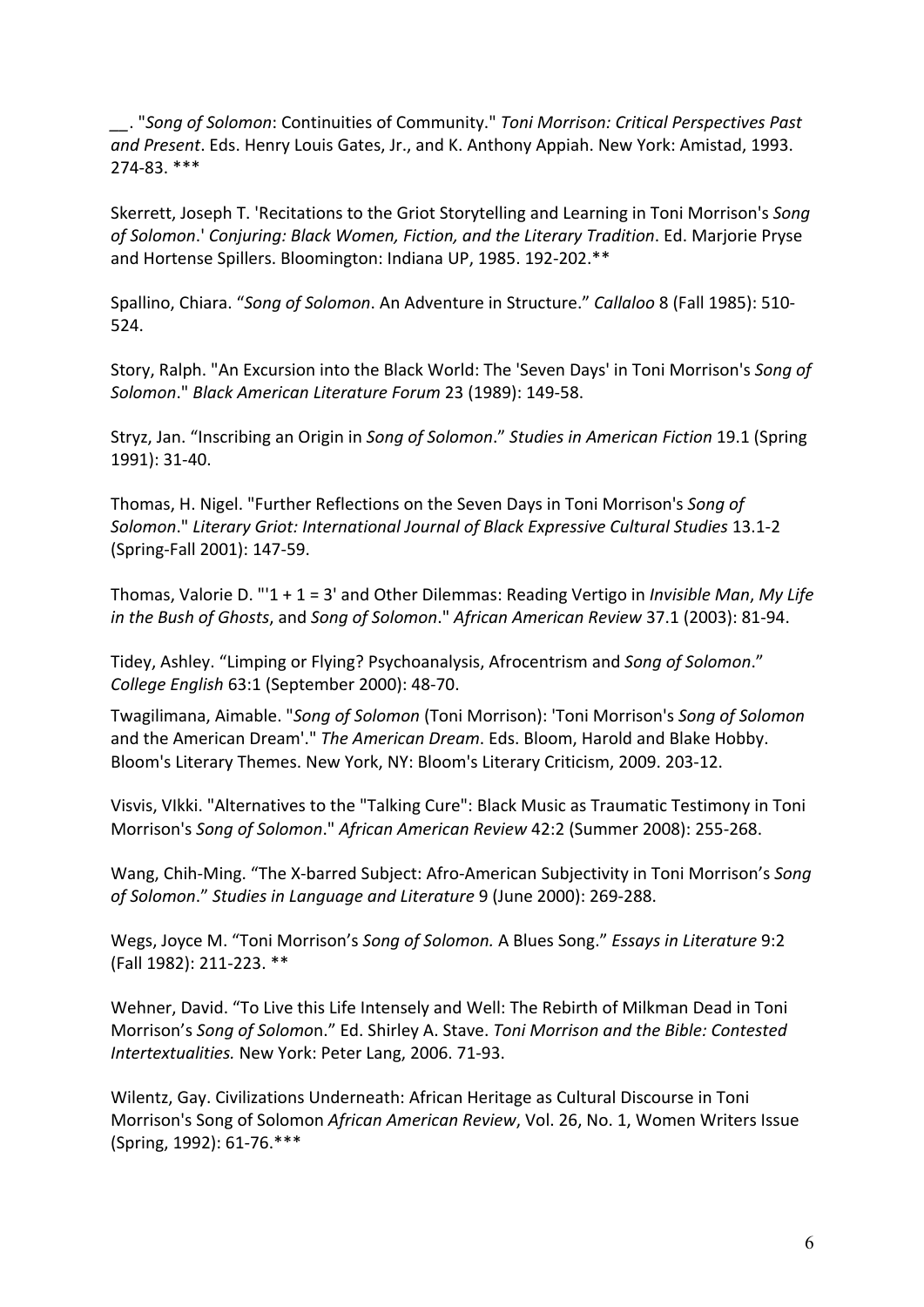Willis, Susan. "Eruptions of Funk: Historicizing Toni Morrison." *Black American Literature Forum* 16 (1982): 34-42. Rpt. in *Black Literature and Literary Theory.* Ed. Henry Louis Gates, Jr. New York: Methuen, 1984. 263-83 \*\*\*

## **VIII. Ouvrages contenant un chapitre ou des références à** *Song of Solomon*

Bloom, Harold, ed. *Modern Critical Views: Toni Morrison*. Philadelphia: Chelsea House, 1990. \*\*\*

Ferguson, Rebecca Hope. *Rewriting Black Identities: Transition and Exchange in the Novels of Toni Morrison*. Brussels: Peter Lang, 2007.

Heinze, Denise. *The Dilemma of "Double-Consciousness": Toni Morrison's Novels*. Athens: U of Georgia Press, 1993.\*\*

Jennings, La Vinia Delois. *Toni Morrison and the Idea of Africa*. Cambridge, England: Cambridge UP, 2008. \*\*

Jones, Bessie W. and Audrey L. Vinson. *The World of Toni Morrison: Explorations in Literary Criticism*. Kendall/Hunt Publishing, 1985. \*\*

McKay, Nellie ed. *Critical Essays on Toni Morrison*. Boston: G.K. Hall, 1988.\*\*\*

Matus, Jill. *Toni Morrison*. Manchester, UK: Manchester UP, 1998.

Middleton, David ed. *Toni Morrison's Fiction. Contemporary Criticism*. New York and London: Routledge, 2000.

Mielle de Prinsac, Annie-Paule. *De l'un à l'autre. L'identité dans les romans de Toni Morrison*. Dijon: Presses Universitaires de Bourgogne, 1999.\*\*

Mbalia, Dorothea Drummond. *Toni Morrison's Developing Class Consciousness*. Cranbury, NJ: Susquehanna UP, 2008. \*\*

Michlin, Monica. *Toni Morrison et les voix interdites.* Thèse de doctorat sous la direction de Pierre-Yves Pétillon, Université de Paris 4, 1996*.\*\**

Mobley, M. S. *Folk Roots and Mythic Wings in Sarah Orne Jewett and Toni Morrison*. Louisisana State University Press, Baton Rouge, 1991.

Otten, Terry. *The Crime of Innocence in the Fiction of Toni Morrison*. Columbia: University of Missouri Press, 1989.\*\*

Paquet-Deyris, Anne-Marie. *Toni Morrison. Figures de femmes.* PU Paris Sorbonne, 1996.\*\*

Peach, Linden. *Toni Morrison*. London and New York: Palgrave McMillan, 1995.

*\_\_\_. Toni Morrison. Critical Essays*. Springer, 1998.

Raynaud, Claudine. *Toni Morrison. L'Esthétique de la survie*. Collection voix américaines. Paris: Belin, 1995.\*\*\*

Rigney, Barbara Hill. *The Voices of Toni Morrison.* New York: Amistad, 1991.\*\*

Roynon, Tessa. *Toni Morrison and the Classical Tradition. Transforming American Culture*. Oxford, GB: Oxford UP, 2013.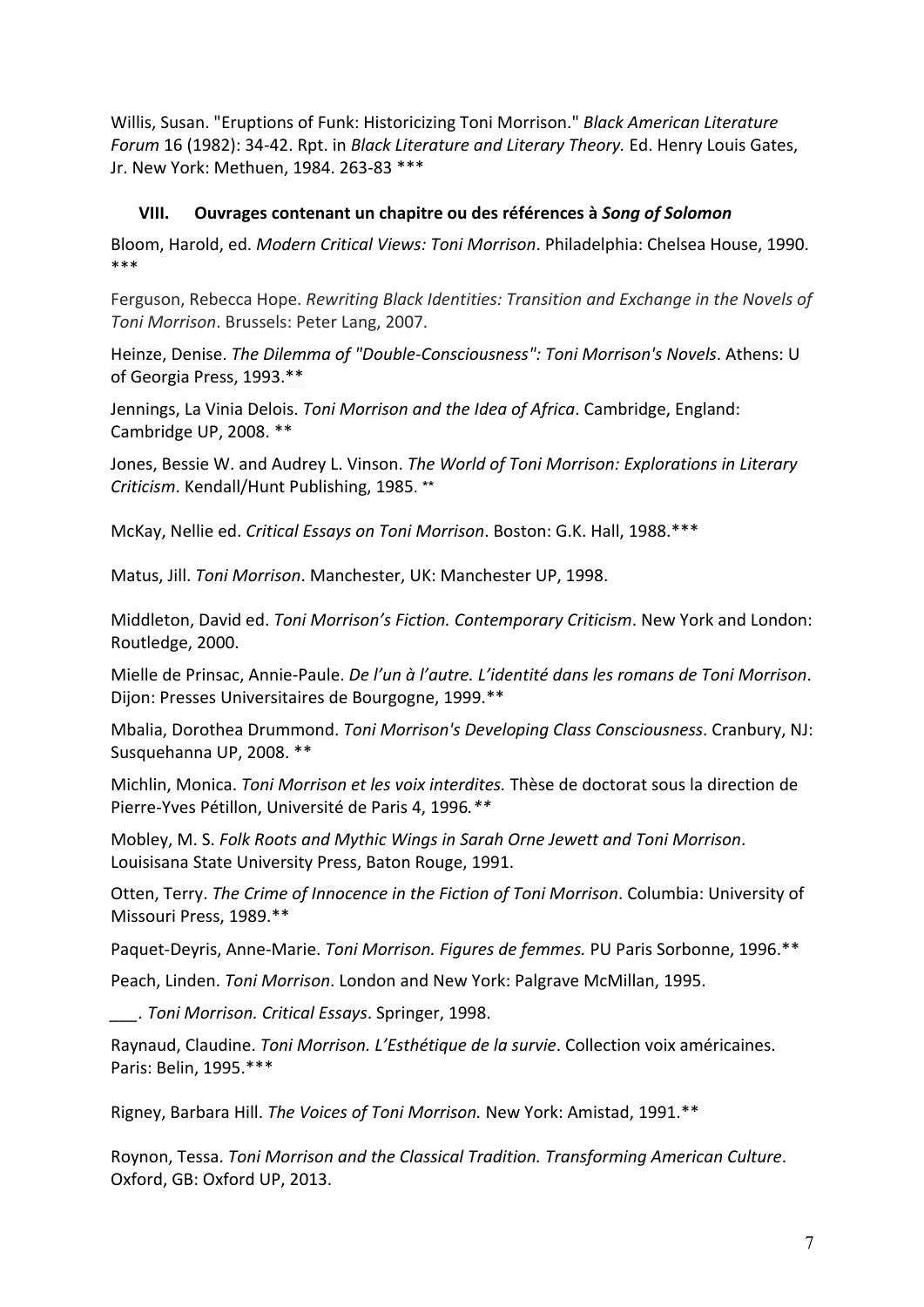Stepto, Robert B. *A Home Elsewhere: Reading African American Classics in the Age of Obama*. Cambridge, MA: Harvard UP, 2010.

Smith, Valerie. *Toni Morrison. Writing the Moral Imagination*. Hoboken, NJ: Wiley Blackwell, 2012.\*\*

Tally, Justine ed. *The Cambridge Companion to Toni Morrison*. Cambridge: Cambridge University Press, 2007. \*\*

Zauditu-Selassie, K. *African Spiritual Traditions in the Novels of Toni Morrison*. Gainesville, FL: UP of Florida, 2009.

## **VIII. Vidéos et documentaires**

Sur *Song of Solomon\*\*\** https://www.youtube.com/watch?v=RTAQHbLFi84

Sur la « race » dans ses romans :\*\*\* Entretien avec Charlie Rose, Jan. 19, 1998 : https://www.youtube.com/watch?v=-Kgq3F8wbYA full interview https://charlierose.com/videos/17664

Entretien avec Jena Wendt, journaliste australienne, 1998 : https://www.youtube.com/watch?v=DQ0mMjII22I

Ambassade américaine, Octobre 2012, Festival of America https://www.youtube.com/watch?v=2ZrAY6BRvsE

Sur les présidences d'Obama et de Trump : *La Grande Librairie*, France 5, 06-04-2017, 22H05, 13mns https://www.youtube.com/watch?v=nSeR0uHg68Y

Sur *The Origin of Others* (avec Christiane Taubira), *La Grande Librairie*, France 5, 19-04-2018, 21h38, 15mns\*\*\* https://www.france.tv/france-5/la-grande-librairie/saison-10/484003-rencontreexceptionnelle-avec-toni-morrison-a-new-york.html

## Documentaires

Brown, Rian and Geoff Pingree dirs.*The Foreigner's Home*. 57mns, IMDbPRO, 2018. https://www.theforeignershome.com

Sanders, Timothy Greenfiekd dir. *Toni Morrison: The Pieces I Am.* With Toni Morrison, Oprah Winfrey, Hilton Als, 2019.

#### **IX. Autres ressources**